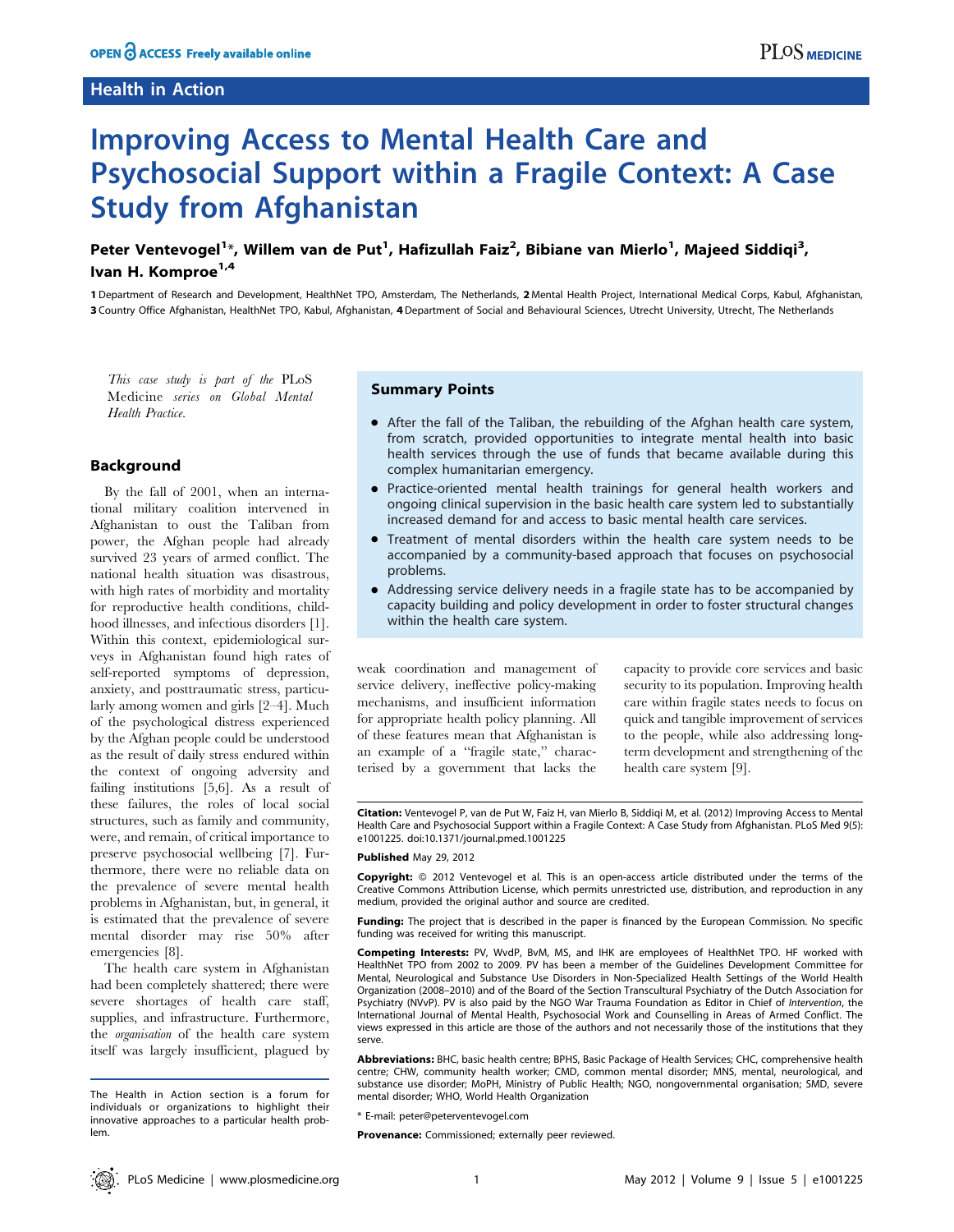In a situation of overwhelming needs and scarce resources, the mental health care system was disproportionally affected. Afghanistan's formal mental health services were limited to a few services in regional hospitals, as the country's only psychiatric hospital had been destroyed. In 2001, with an estimated population of over 25 million people, there were only two psychiatrists, and no formally qualified psychiatric nurses or clinical psychologists in the country. There was no department responsible for mental health care in the Ministry of Public Health (MoPH) [10].

Within this context, it is important to enable the health care system to address at least some basic needs of people with mental disorders, and to strengthen the capacity of families and communities to address psychosocial distress [11,12]. This paper reports the experiences of an international nongovernmental organisation (NGO), HealthNet TPO, in Nangarhar (one of Afghanistan's 34 provinces). We describe our work attempting to develop three interrelated features of creating a sustainable system for mental health and psychosocial support within a fragile setting: 1) integration of services for some mental disorders within the general health care system; 2) community-based activities to strengthen self-help initiatives and social action; and 3) support for mental health policy development at the central, government level.

## Integrating Mental Health Care into Basic Health Services

After the fall of the Taliban in 2001, health service delivery was contracted out to NGOs by the government and international donors [13]. The aim was to rapidly scale-up health services, utilising welldescribed interventions, and replace fragmented and uncoordinated services with an acceptable level of basic services countrywide. The Basic Package of Health Services (BPHS) describes minimum interventions to be provided at various levels of the general health care system. Mental health care was initially included in the BPHS (2003), but these interventions were not well described. Donors doubted the feasibility of including them within the core package and any organizations who wanted to integrate mental health care into the basic services had to develop their own methods and tools. Integrating mental health services into primary care is the most viable way of ensuring that people with mental disorders receive basic mental health care. However, there is no single best practice model that can be followed in all countries [14]. Longitudinal data from Pakistan demonstrated that integrating mental health into primary care services may strengthen the functionality of the primary health care system as a whole [15].

In the eastern province of Nangarhar (population 1.38 million [16]), provision of health care services was contracted out to HealthNet TPO. The needs assessment included focus group discussions to explore local concepts of mental illness and health-seeking behaviour. In consultation with provincial health authorities and local service providers, the programme prioritised common mental disorders (which included depressive and anxiety disorders), severe mental disorders (such as psychosis), and epilepsy. For each of the levels of the health care system staff were trained in identification and management of priority conditions, using locally developed modules [17]:

- 1) Health posts: Community health workers (CHWs) typically have 3 months of training in health issues, offer limited curative care, and provide health education and referrals. The mental health care training aspect consisted of a 3-day course focused on identification of people with possible mental health issues within the community, and follow-up of treatment adherence of patients with chronic, disabling mental disorders.
- 2) Basic health centres and comprehensive health centres: These are small health facilities covering a population of 15,000 to 30,000 people (basic health centre, BHC) to 30,000 to 60,000 people (comprehensive health centre, CHC), staffed by physicians, nurses and midwives. After two series of 10 day trainings, health workers learned to identify the priority disorders and formulate a treatment plan. Training strongly focused on improving clinical competence using demonstration videos, role play, and inviting patients to contribute to the training. Physicians received additional training in the appropriate prescription of psychotropic medication and nurses and midwives received additional training in basic psychosocial interventions, such as psycho-education for patients and family members.
- 3) District hospitals: Outpatient and inpatient services were made accessible for patients with mental health problems. Each hospital had a full-time physician trained in mental health care. The 2-month training included

an internship in a psychiatric department of an academic hospital in Pakistan. District hospitals also employed a psychosocial worker to provide psycho-education and organise support groups.

The first mental health trainings were given at the end of 2002, in six rural districts (the ''Shinwar cluster''), with an estimated 339,053 inhabitants. During this development phase, training materials and methodology were developed, tested, and adapted. Medication supply occurred using existent supply lines and included all psychotropic drugs from the World Health Organization (WHO) Model List of Essential Medicines, with the exception of lithium carbonate and methadone [18]. In the scale-up phase, from 2005 to 2008, the programme was rolled out over the entire province. An important element in this scaling-up was a 2-month training for core staff to strengthen their clinical skills and enable them, in turn, to train and supervise general health care staff. Supervisors of the programme, general physicians and nurses trained in mental health, visited the trained health staff at least once a month. Gradually, mental health care has been integrated into the tasks of the general supervision system, through joint supervisions from a general health supervisor and a mental health supervisor. From 2009 onwards, there was no specific funding for mental health programmes; therefore, all activities, including the training of new staff and supervision and provision of psychotropic drugs, have been integrated within the general health budgets (maintenance phase).

# Strengthening Community Care and Resilience

Community actors can play a critical role in achieving better outcomes in the field of mental health care and psychosocial wellbeing. For example, there is evidence from India that community mobilisation through participatory women's groups can reduce mild and moderate forms of depression, and provide a powerful addition to health-worker-led interventions [19]. For these reasons, the programme developed activities to strengthen community resilience, and focused on women, due to the reports of high levels of mental distress [20]. Activities included i) community psycho-education in health facilities, mosques, and houses of community leaders, which provided large numbers of people with information about psychosocial and men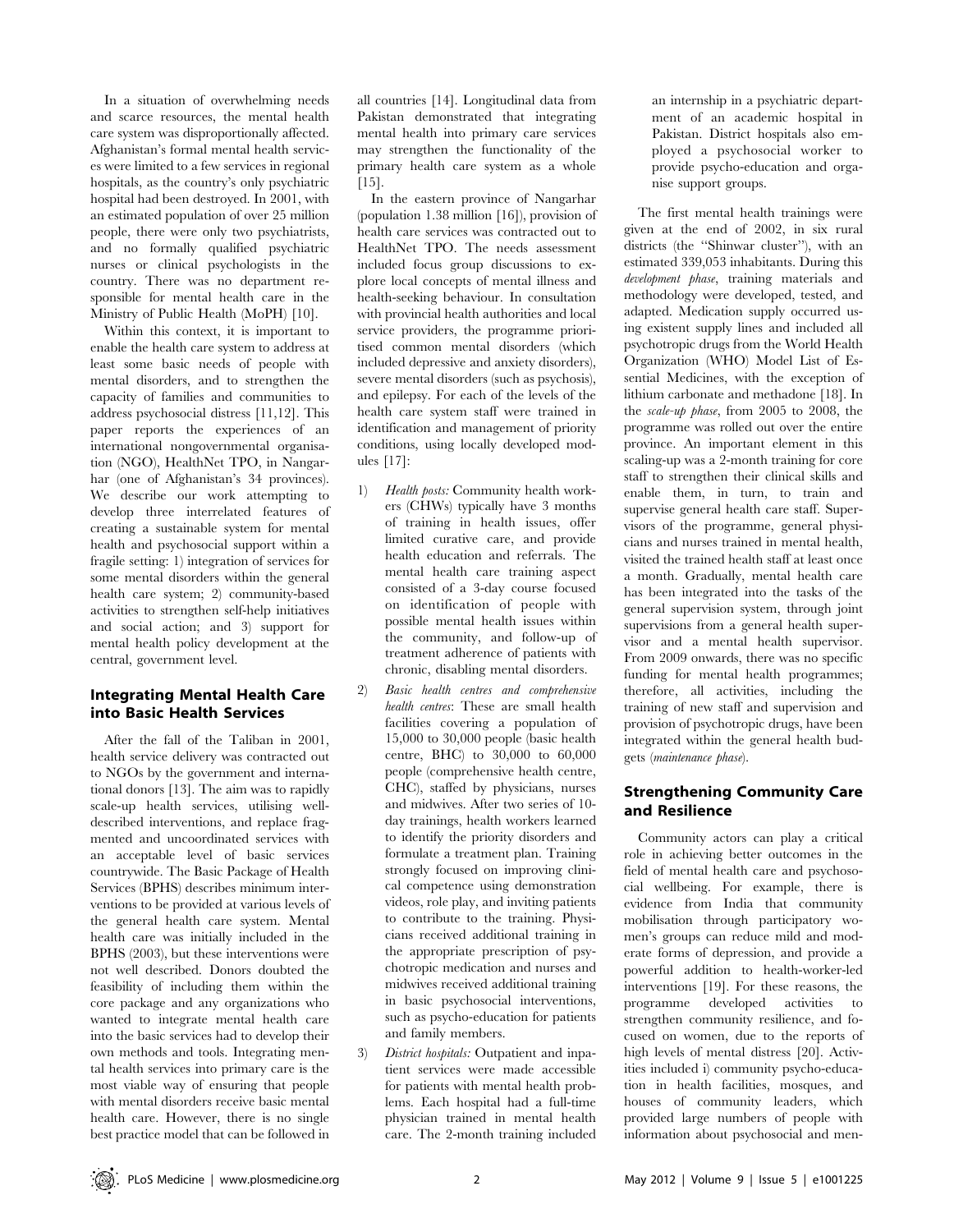tal health problems, as well as ways to cope; ii) workshops for village volunteers, or community health workers, about topics such as: grief, drug use, child rearing, domestic violence, and mental health issues; iii) *support groups*, in which people came together to tell their story, or discuss a problem, with the specific aim of receiving support and/or learning from other participants; and iv) individual case management through supportive counselling [21].

## Policy Support

In order to build a health care system within a fragile context, it is also important to invest in strengthening policy making [22]. HealthNet TPO has been an active partner of the MoPH. In 2003 and 2006, the NGO assisted the MoPH in organising national conferences on improving the mental health care system. In 2005, with the financial and technical support of HealthNet TPO, a Mental Health Department was established in the MoPH. This enabled the ministry to take a leading role in policy development and service coordination.

#### Results

#### Improved Capacity of Service Providers

Since the programme's initiation in 2002, 334 doctors, 275 nurses and midwives, and 931 CHWs have received basic mental health training in Nangarhar. The training covered all 592 health posts, all 39 BHCs, 17 CHCs, and the three district hospitals. The training has enhanced the capacity of health care staff to identify and help people with mental disorders, as is illustrated in Box 1.

#### Increased Service Utilisation

Since 2002, the number of consultations for mental, neurological, and substance use (MNS) disorders has increased. Figure 1 presents longitudinal data of diagnoses for common mental disorders (CMDs), severe mental disorders (SMDs), epilepsy, and other MNS disorders in patients in the primary health care facilities of the Shinwar cluster. The absolute number of consultations for MNS disorders increased from 659 in 2002 (before the programme started) to well over 3,000 by the end of the development phase (2004). During the scale-up phase, which began at the end of 2005, the numbers of consultations for MNS disorders increased significantly, to over 20,000. During the maintenance phase (from 2009 onwards), the number

#### Box 1. A Depressed Farmer

Rahimullah is a 31-year-old farmer in a mountainous district of Nangarhar province, about 100 kilometres (km) from the provincial capital, Jalalabad. He is responsible for supporting a wife and six children. He presented to a local, private physician with pains in his back, waist, and arms, a burning sensation in his hands and shoulders, and ''heaviness'' after eating. Additionally, he reported problems with weight loss, sleeping, chronic fatigue, loss of appetite, and a very low to absent libido. He felt overwhelmed with hopelessness, was unable to work, and rarely left home. As there had been no recent problems, nor a recent death in the family, Rahimullah could shed no light on the origin of his symptoms and was prescribed antimalarials.

However, the symptoms persisted, and over the course of a year, he travelled to a variety of physicians in Jalalabad and Peshawar (Pakistan), 200 km away. He submitted to repeated tests for blood, urine, and stool, as well as seven abdominal, kidney, and pelvic ultrasonographic scans. All results were normal, with the exception of a moderately elevated alanine aminotransferase. He was prescribed a huge variety of pharmaceuticals, including antihelmintics, painkillers, antibiotics, and sedatives. The tests and pharmaceutical treatments (in total) cost more than 30,000 Afghani (US\$626), or the equivalent of six months of wages.

His symptoms did not decrease as a result of any of these treatments. One year after his symptoms had first manifested, Rahimullah was seen by a local community health worker (CHW) who was able to identify mental health disorders as a result of a 3-day training. The CHW recommended the basic health centre (5 km away), whose staff had also been trained in the diagnosis and treatment of mental health disorders. There, the physician diagnosed a depressive disorder and prescribed 75 mg amitriptyline per day. Additionally, during regular contact with the nurse, he was advised to begin with a few easy tasks each day, and to gradually return to work. After a few weeks, Rahimullah's sleep had improved dramatically, and both the sense of hopelessness and body pains had decreased. A few months later, he resumed work as a farmer.

This example illustrates how the integration of mental health into primary health care can lead to services that are cheap, simple, and tailored to local needs. It also illustrates the importance of an integrated team of trained health workers: the physician, nurse, and CHW each have a critical, but different, role.

The person described in Box 1 (named with a pseudonym) has given informed consent (as outlined in the PLoS consent form) to publication of their case details.

of consultations for MNS disorders remained stable, but the percentage of such consultations of all health consultations decreased because of contextual changes in the overall health care system, such as concerted efforts to increase the utilisation of reproductive and child health services. From 2008 on, the basic health care system was strongly strengthened, leading to an increase in overall numbers of consultations. Among people newly diagnosed with an MNS disorder, most were diagnosed with CMD (83.2%), followed by epilepsy (8.9%) and SMD (2.7%). The category ''other MNS disorders'' (including severe learning disabilities and opium addiction) constituted 5.2% of the total new MNS disorders. Persons diagnosed with CMD had, on average, 2.0 annual visits, while those with chronic conditions had a higher number of annual visits: 3.9 and 3.3 for SMD and epilepsy, respectively. Of those patients diagnosed with CMD, 71.1% were female, for SMD the

percentage of females was 43.3%, and for epilepsy, 51.8%.

#### Involving Communities

In Nangarhar, more than 500 CHWs and 300 teachers were trained in stress management and (domestic) violence related issues. Support groups were organised on a weekly basis to empower women towards an increased autonomy. People presenting with mental health problems received supportive counselling sessions, or were referred to the health care services. It was shown that community-based activities can provide powerful ways to address mild forms of common mental disorders, as illustrated in Box 2.

#### Mental Health Policy Development

Only with the insistence of the Afghan MoPH, and after NGO projects such as the one described in this paper had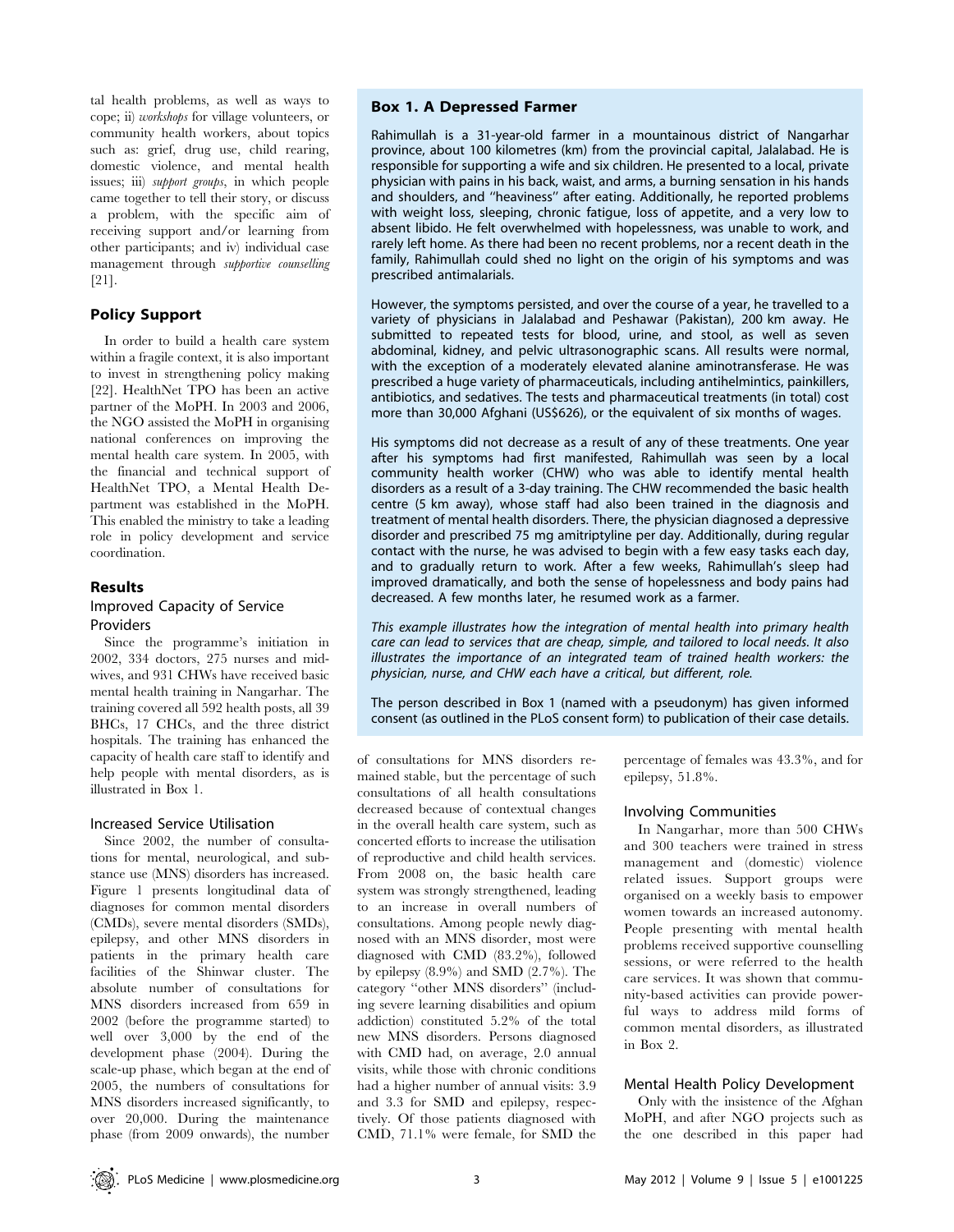

Figure 1. Annual consultations for CMDs, SMDs, and epilepsy and their percentage of all health consultations in the Shinwar cluster (2002–2011). doi:10.1371/journal.pmed.1001225.g001

demonstrated its feasibility, did donors finally agree to fund mental health care interventions as part of the BPHS [23]. In 2008, a technical working group of the Ministry, WHO, and NGOs including HealthNet TPO produced a full range of mental health training manuals for each type of health worker. In the 2010 revision of the BPHS, the mental health components became stronger, and in 2010, the MoPH endorsed a 5-year National Mental Health Strategy.

#### Barriers to Access

A challenge in the expansion of health care, within extremely under resourced settings, is that the rapid increase of service delivery is usually valued over long-term integrated systems development. This carries the risk of creating a relatively large coverage of services with low quality and limited sustainability [24]. In Afghanistan, while the number of patients per health facility has greatly increased, the time spent per health worker per patient did not. In fact, it has shown a decrease, with 80% of patients receiving fewer than 10 minutes per consultation [25]. The pressure to see more patients makes it difficult for health workers to use psychosocial interventions that require time. Also, integrating mental health care into primary care carries the inherent danger of framing context-generated distress as a mental disorder [26]. Medical staff have the tendency to use a ''medical'' model when solving problems, and to focus on the prescription of drugs. Often, there is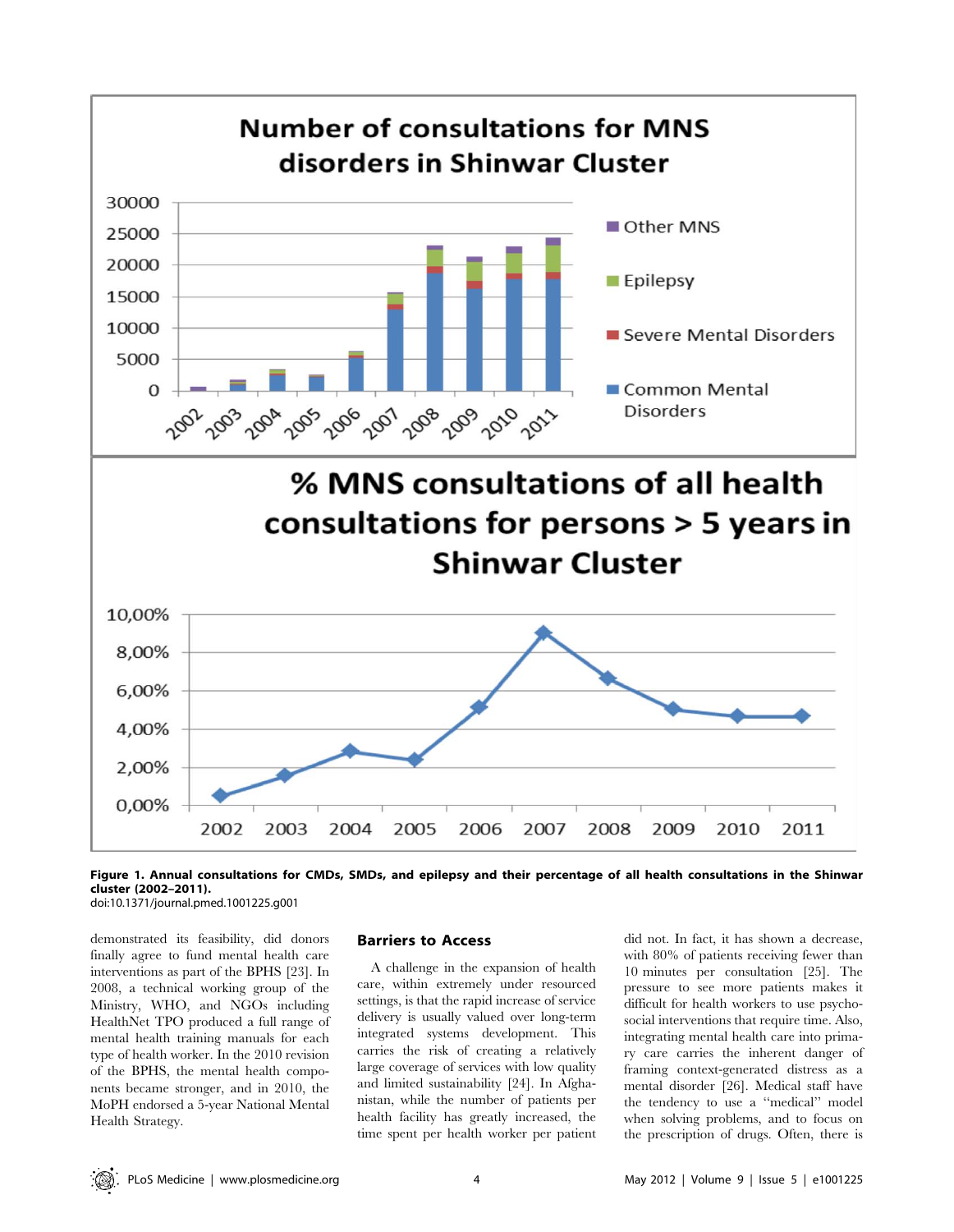#### Box 2. Support Group on Violence within the Family

Psychosocial workers from HealthNet TPO invited the women of Mohmandara, a village in the Nangarhar Province (close to the border with Pakistan), to participate in a support group in 2005. Almost all women from the village wanted to participate, specifically to discuss ''feelings of sadness'' and ''worrying too much.'' From the first group's first session it became clear that ''feelings of sadness'' were often a local euphemism to express tension and violence within the family. Additionally, according to the participants, spouses were not the only violent perpetrators; mothers-in-law and sisters-in-law often encouraged the repression of their sons' and brothers' wives. These women were perceived, by the village women, as almost as ''evil'' as the male perpetrators. All members of the group agreed that it was unthinkable to involve the police, or other outsiders, in order to stop the violence. Therefore, other solutions had to be found. The village women shared their experiences and ideas, over several sessions, to find culturally appropriate solutions. Several concrete solutions were discussed, for example, involving a close relative who could act as a mediator. Improving ''communication skills'' through role-play was another way to empower the group, as well as teaching the women effective ways to settle disputes. As all the participants of the group agreed that violence within a family was often the result of ''stress'' due to unemployment and poverty, practical solutions were generated to improve their economic status. The facilitator of the support group, Farida (a pseudonym), a local woman trained by HealthNet TPO, connected the group to a local NGO with income generating activities. The group raised some money to purchase a small flock of chickens. The eggs were then sold on the market, in order to supplement incomes.

This example illustrates how a support group can evolve over time and can become a self-help group focusing on income generation, as well as providing improved psychosocial functioning.

The persons described in Box 2 have given informed consent (as outlined in the PLoS consent form) to publication of their case details.

an expectation from both the health worker and patient that drugs are to be prescribed during a consultation. When psychosocial aspects of treatment are given less emphasis, particularly with common mental disorders, there is a risk that treatment by medical staff concentrates on the biological (medication). Therefore, for people with CMD, it is important that support in community settings is strengthened and that health providers are trained not to prescribe antidepressant medication for mild forms of depressive disorder [27].

In general, rapidly expanding access to care for a mental disorder within the basic health care system mostly benefits those patients who do not need specialised or long-term care. There is an obvious need to strengthen home-based care for people with chronic, disabling disorders in order to improve therapy compliance and to integrate mental health care into the secondary health care system, particularly

#### References

- 1. Ahmad K (2001) Public health in Afghanistan plunges to new depths. Lancet 358: 301.
- Scholte WF, Olff M, Ventevogel P, de Vries GJ, Jansveld E, et al. (2004) Mental health symptoms following war and repression in eastern Afghanistan. JAMA 292: 585–593.

the provincial hospitals. In order to respond to that need, HealthNet TPO has opened a 20 bed psychiatric, inpatient unit in the provincial hospital.

#### Looking to the Future

The experience in Nangarhar shows that, even within a fragile and resource poor context, it is possible to develop integrated services for mental health and psychosocial support, to rapidly cover an area of more than a million people. It is important to use funds available during a humanitarian emergency to pursue lasting improvements in the health care system [28]. There is an urgent need to develop a system of routine outcome measuring tools that includes both symptom reduction and improvement of social functioning. It is challenging to develop context-specific and low-cost outcome measures, but recent evidence for child psychosocial programmes in post conflict areas demonstrates that it can be done [29]. People with a limited background in mental health care can deliver integrated services, once their tasks are integrated within a system of care that includes focused, competency-based trainings, regular supervision, and refresher training [30]. It is important to strengthen the psychosocial elements of treatment within the health care system, and to ensure that the social context in which the symptoms occur and are maintained, are considered in the treatment plans of health care providers. The most recent version of the BPHS includes the addition of psychosocial counsellors at the district hospitals and comprehensive health centres. Preliminary evidence on the effectiveness of adding psychosocial counselling in primary health care settings in Afghanistan is encouraging [31] Apart from health system–based interventions, the authors have learned the importance of addressing psychosocial problems through activities outside the formal health care sector to strengthen self-help and foster resilience.

#### Supporting Information

Alternative Language Abstract S1 Translation of the Summary Points into Dari by Hafizullah Faiz. (PDF)

Alternative Language Abstract S2 Translation of the Summary Points into Pashto by Hafizullah Faiz. (PDF)

#### Acknowledgments

The authors are grateful to Mark Jordans, Saskia Nijhof, Shahagha Salehi, Sonali Sharma, Egbert Sondorp, and Martijn Vink for their comments on drafts of this manuscript.

#### Author Contributions

Analyzed the data: PV HF BvM IK. Wrote the first draft of the manuscript: PV. Contributed to the writing of the manuscript: PV WvdP HF BvM MS IK. ICMJE criteria for authorship read and met: PV WvdP HF BvM MS IK. Agree with manuscript results and conclusions: PV WvdP HF BvM MS IK. Wrote the first draft of the case example in Box 1: HF. Wrote the first draft of the case example in Box 2: BvM.

- 3. Cardozo BL, Bilukha OO, Crawford CA, Shaikh I, Wolfe MI, et al. (2004) Mental health, social functioning, and disability in postwar Afghanistan. JAMA 292: 575–584.
- 4. Panter-Brick C, Eggerman M, Gonzalez V, Safdar S (2009) Violence, suffering, and mental

health in Afghanistan: a school-based survey. Lancet 374: 807–816.

5. Miller KE, Omidian P, Rasmussen A, Yaqubi A, Daudzai H (2008) Daily stressors, war experiences, and mental health in Afghanistan. Transcult Psychiatry 45: 611–638.